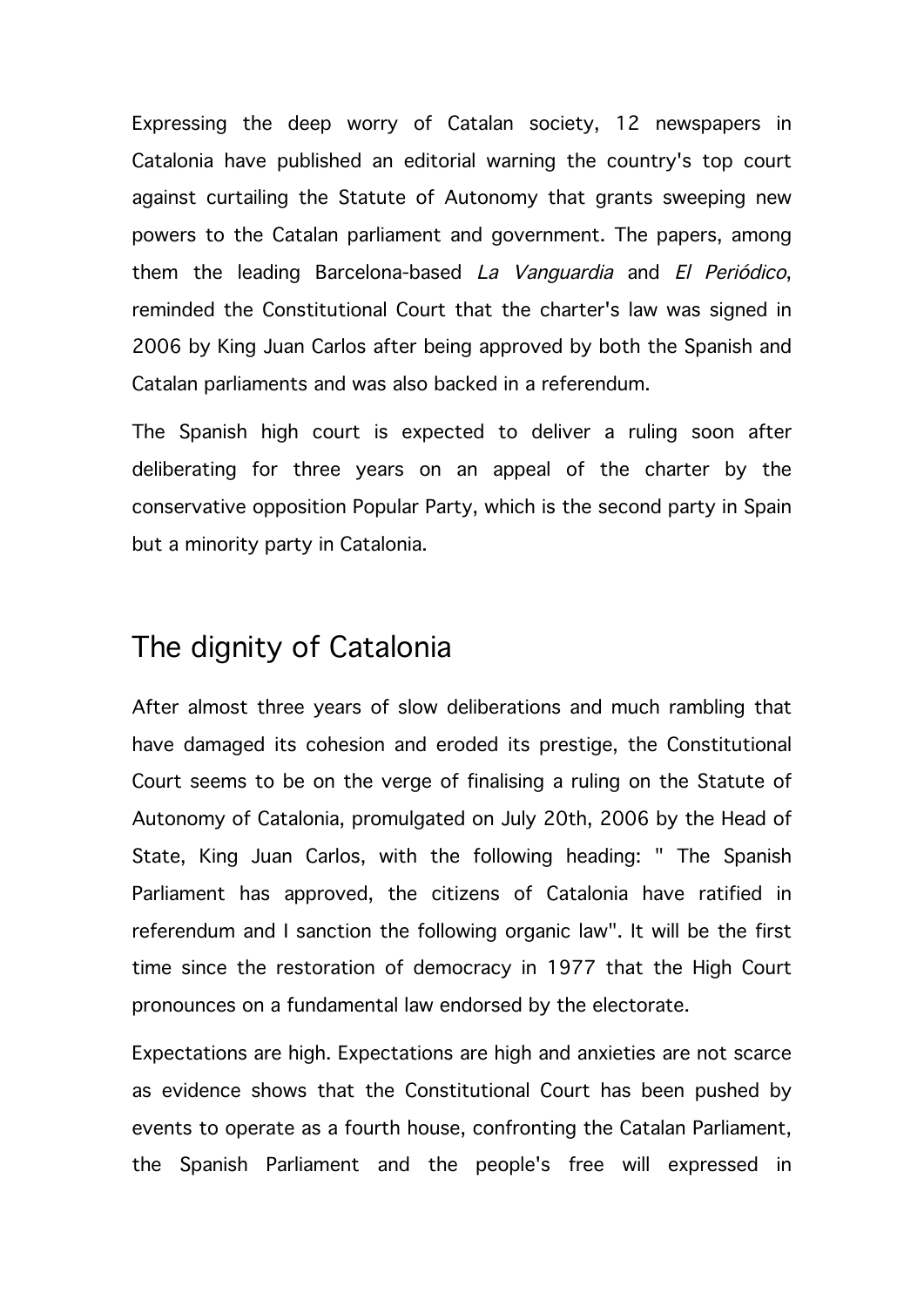referendum. We insist it is a unique situation in democracy. There are, nevertheless, more reasons for worry. Of 12 magistrates that compose the court, only 10 will be able to pass judgment, since one of them (Pablo Pérez Tremps) has been rejected after an unclear manoeuvre done to modify the balance of power during the deliberations and another (Roberto García-Calvo) has died.

Of the 10 judges with right to vote, four are continuing in their roles after the expiry of their mandate, as a consequence of the sordid disagreement between the Government and the opposition on the renewal of an organ defined recently by Spanish Prime Minister José Luis Rodríguez Zapatero as the "heart of democracy". A heart with clogged valves, since only half of its members are today free of mishap or the need to extend their mandate. Such is the supreme court that is on the verge of deciding on the Catalan Statute of Autonomy. Out of consideration for the court -a respect undoubtedly higher than the one it has appeared to have for itself on several occasions- we will not refer more to the causes of the delay in the ruling.

The definition of Catalonia as a nation in the preamble of the Statute, with the consequent emission of "national symbols" (does not the Spanish Constitution recognise, in its second article, a Spain integrated by regions and nationalities?); the right and the duty to know the Catalan language; the organisation of the Judicial power in Catalonia, and the relations between the Spanish government and the Catalan government (the Generalitat) are, among other issues, the most clearly sticking points of the debate, according to its filtered-down versions, particularly as a significant part of the court has opted for intransigent positions. There are some who dream again of iron surgeries that slice off the complexity of Spain. This might be, regrettably, the measuring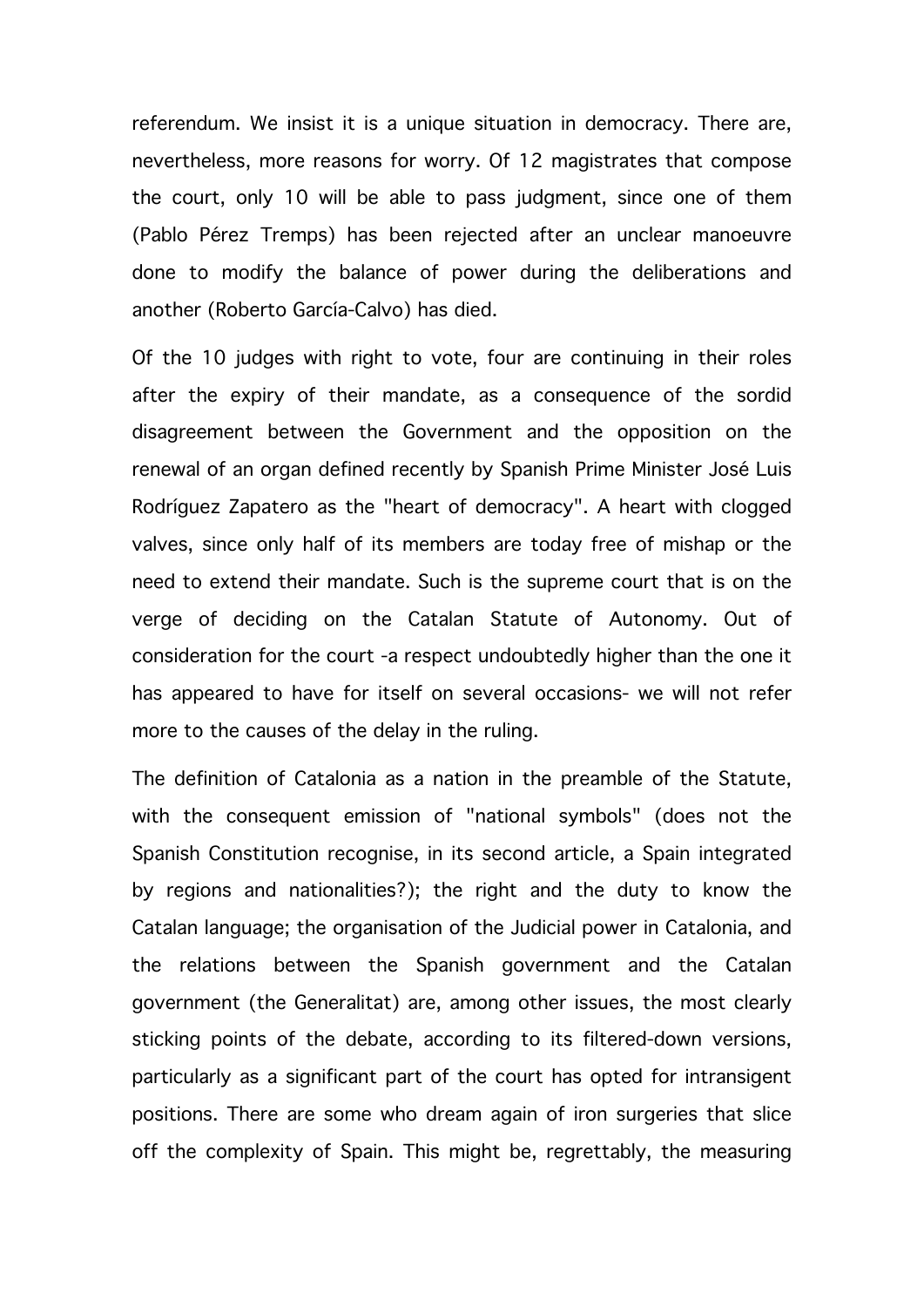stick used to pass their judgment.

Let's not be mistaken. The real dilemma is progress or regression; acceptance of the democratic readiness of a plural Spain, or the blockade of it. We are not only dealing with decisions regarding this or that article. What is at stake is the essential dynamics of the Constitution: the spirit of 1977, that made the peaceful transition to democracy possible. There are serious reasons for worry, since they seem to be planning to transform the ruling of the Statute of Autonomy into a real institutional lock. A position opposed to the maximum virtue of the Constitution, its open and integrative character.

Consequently, the Constitutional Court is not only going to decide on the appeal brought by the Popular Party (PP) against an organic law (a PP that now tries to get closer to Catalan society with constructive speeches and flattering attitudes). The High Court is going to decide on the real dimension of the Spanish frame of coexistence, that is to say, on the most important legacy that the citizens who lived and led the political regime change at the end of the Seventies will transmit to younger generations educated in freedom, fully part of the complex European supranationality and confronted by the challenges of a globalisation that calls into question the old nation states. The profound agreements that have made possible the most virtuous 30 years of Spain are at stake. And having come to this point, it is essential to remember one of the vertebral principles of our judicial system, evolved from its Roman root: pacta sunt servanda, what is agreed is binding.

There is worry in Catalonia and it is necessary that the whole of Spain is aware of it. There is something more than worry. There is an increasing fatigue for having to suffer the infuriated look of those who keep on perceiving the Catalan identity (institutions, economic structure,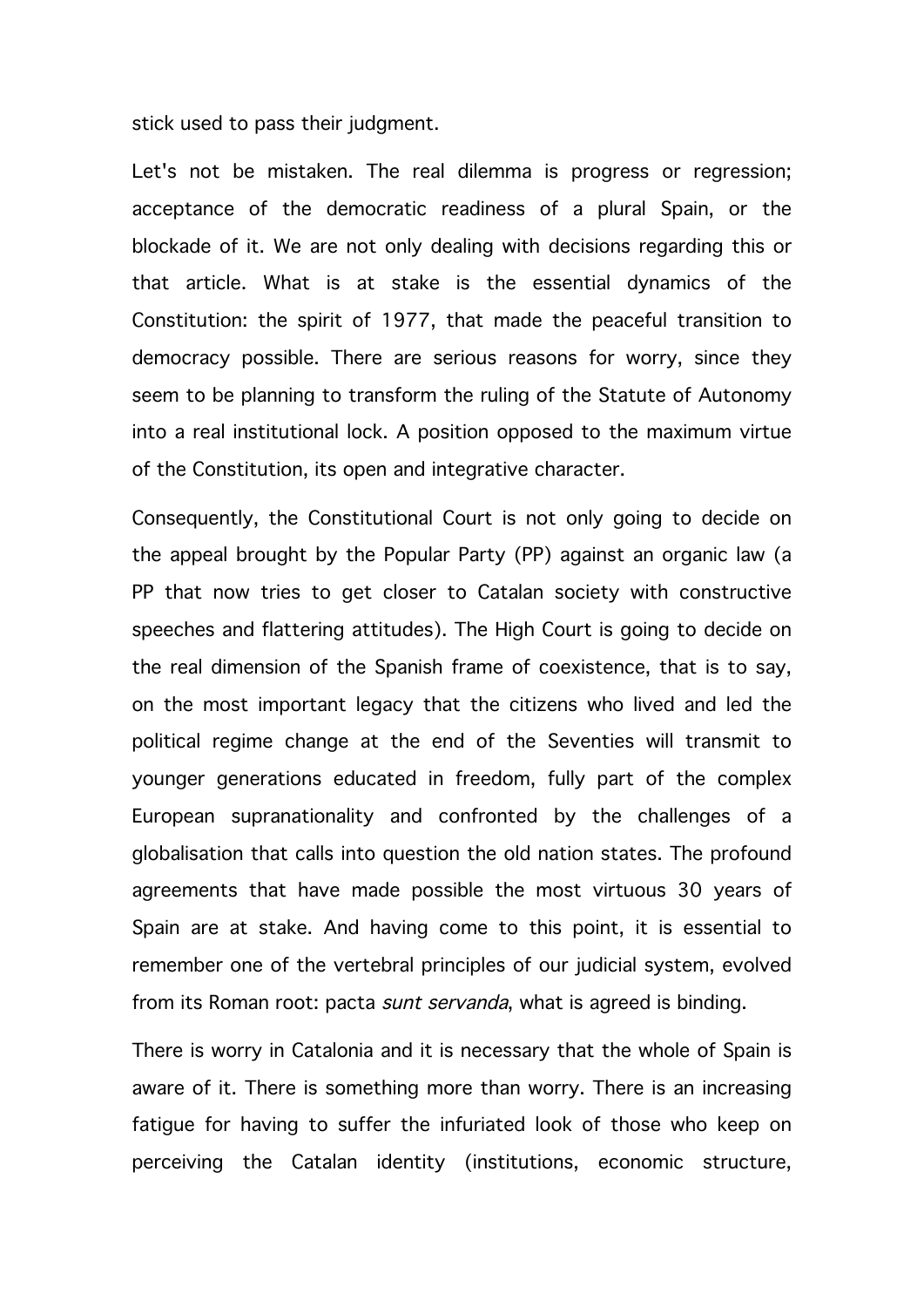language and cultural tradition) as the shortcoming that prevents Spain from reaching a dreamed and impossible uniformity. Catalans pay their taxes (without statutory privilege); they contribute with this effort to the transfer of revenues to the poor regions in Spain; they confront economic internationalisation without the large benefits given to the capital, Madrid; they speak a language with a larger demographic base that that of several official languages in the European Union, a language that instead of being loved, turns out to be submitted so many times to obsessive scrutiny on the part of official Spanishness, and they respect the laws, of course, without renouncing their peaceful and proven capacity of civic endurance. These days, Catalans think, first of all, about their dignity; it must be known.

We are at the brink of a very important resolution. We hope that the Constitutional Court makes its decision while considering the specific circumstances of the matter that it has in its handsâ€"that is no different from the demand for self-government of an old European peopleâ€"and remembering that absolute justice does not exist but only the justice of the specific case, the virtue of justice must be prudence. We remind it again: the Statute is the result of a double political agreement submitted to referendum.

Let nobody be fooled. Let nobody misunderstand the inevitable contradictions of today's Catalonia. Let nobody fail in their analysis. While there might be many problems and reasons for unhappiness, we are not faced by a weak society, powerless and ready to watch impassively at the mutilation of its dignity. We do not want to presuppose a negative ending and we are confident in the righteousness of the judges, but no one that knows Catalonia will question that its identity, the benefits of self-government, the securing of a fair financing